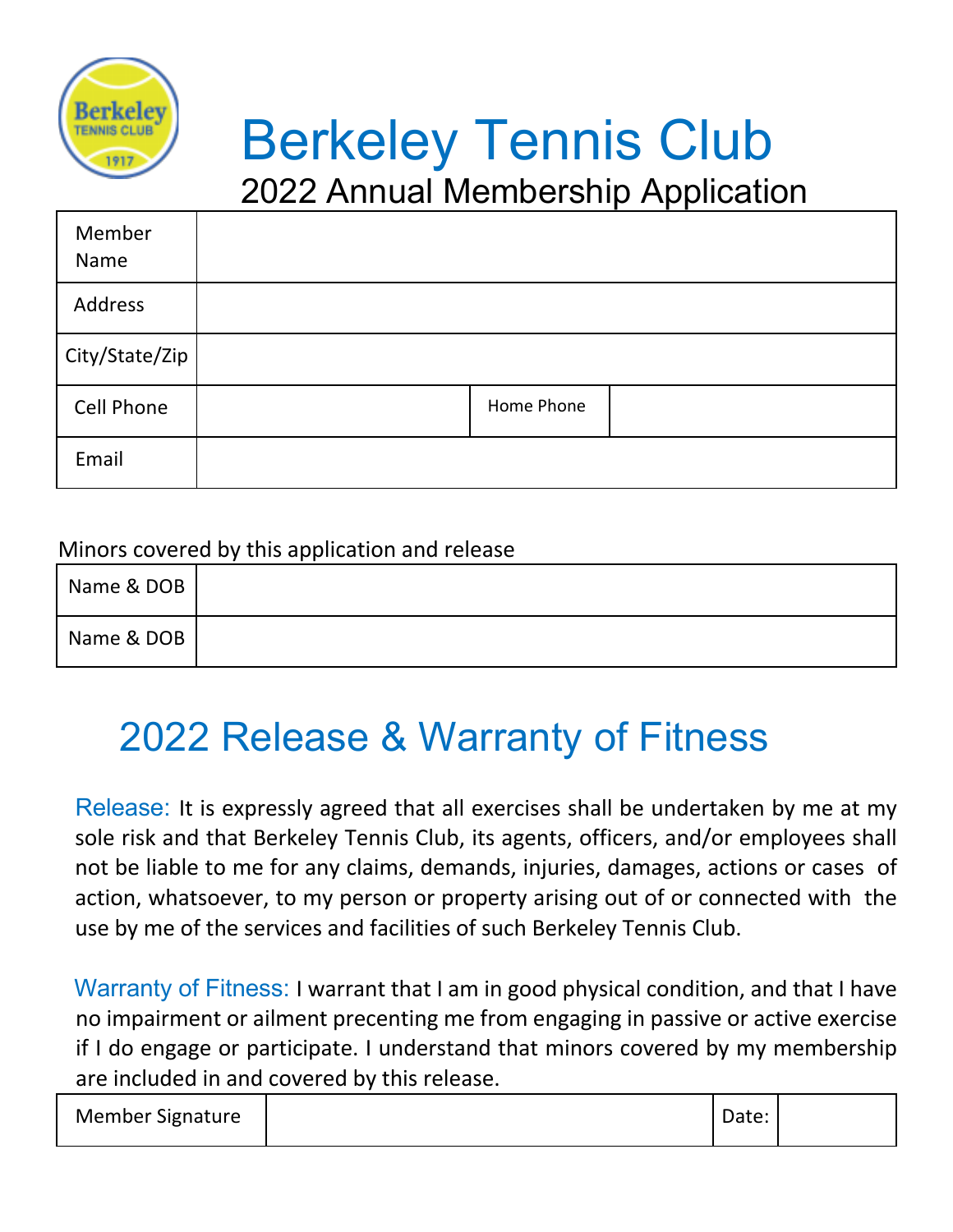

#### Please complete payment section on back. 2022 Annual Membership Dues

Breakdown Berkeley Tennis Club is a 501(c)(7) organization. Dues

payments are not tax-deductible.

| <b>Category</b>        | <b>Dues</b> | <b>Sales Tax</b> | $\equiv$ | Total*   |
|------------------------|-------------|------------------|----------|----------|
| <b>Young Adult</b>     | \$326.21    | \$21.61          | $=$      | \$347.82 |
| New Member             | \$543.69    | \$36.02          | $=$      | \$579.70 |
| <b>Early Bird</b>      | \$625.24    | \$42.42          | $=$      | \$666.67 |
| <b>Returning Adult</b> | \$679.61    | \$45.02          | $=$      | \$724.64 |

\*Please make your dues payment for the **exact amount due**, and only for dues (rather than extra for guest passes, for example). It makes our bookkeeping much easier. Thank you in advance for honoring our request.

| Membership Category Definition |                                                                                                                                         |  |
|--------------------------------|-----------------------------------------------------------------------------------------------------------------------------------------|--|
| Young Adult                    | An applicant who is under 35 years old.                                                                                                 |  |
| New Member                     | An applicant who has not been a member since the 2018 season -<br><b>OR</b> An applicant who was a New Member for the full 2021 season. |  |
| Early Bird                     | An applicant who submitted her/his membership payment in full<br>postmarked before 2 FEB 2022.                                          |  |
| <b>Returning Adult</b>         | An applicant who submitted her/his membership payment in full postmarked<br>after 2 FEB 2022.                                           |  |

## Methods of Payment

| <b>Method of Payment</b>                                                                                         | <b>Submitted Amount</b> |
|------------------------------------------------------------------------------------------------------------------|-------------------------|
| Paid by Check: mail your completed BTC Membership Application and<br>check: P.O. Box 886, South Orange, NJ 07079 |                         |